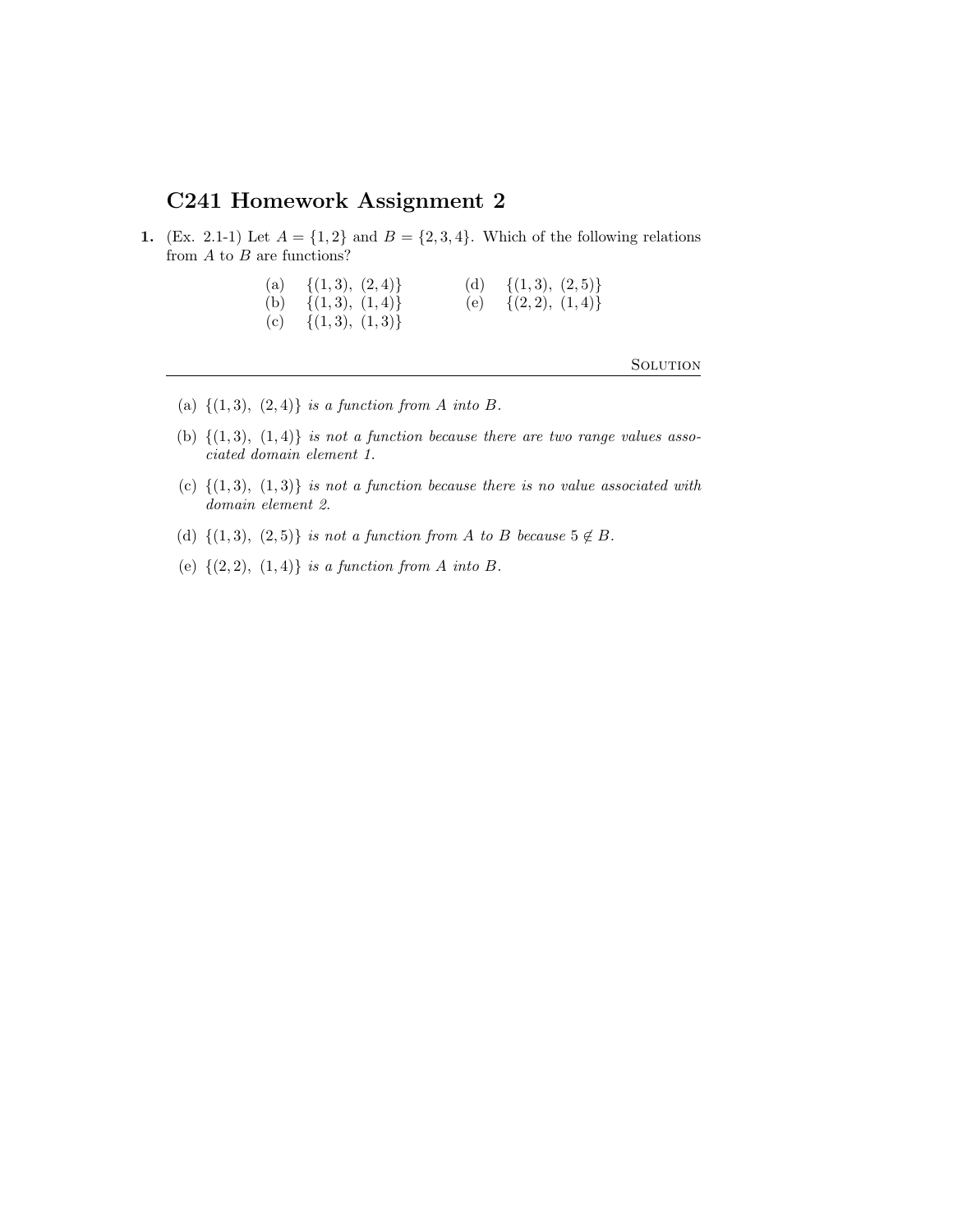**2.** (Ex. 2.1-2) Is  $\{(1, 2), (2, 3)\}$  a function

- (a) from  $\{(1,2)\}$  to  $\{(2,3)\}$ ? (d) from  $\{1,2,3\}$  to  $\{2,3\}$ ?
	-
- (b) from  $\mathbb N$  to  $\mathbb N$ ? (e) from  $\{1, 2, 3\}$  to  $\{1, 2, 3\}$ ?
- (c) from  $\{1,2\}$  to  $\mathbb{N}$ ?

- (a) No; the domain and range elements are not ordered pairs.
- (b) No; but it is a partial function.
- (c) Yes, each element of the domain is related to exactly one element in the range.
- (d) No; but it is a partial function.
- (e) No; but it is a partial function.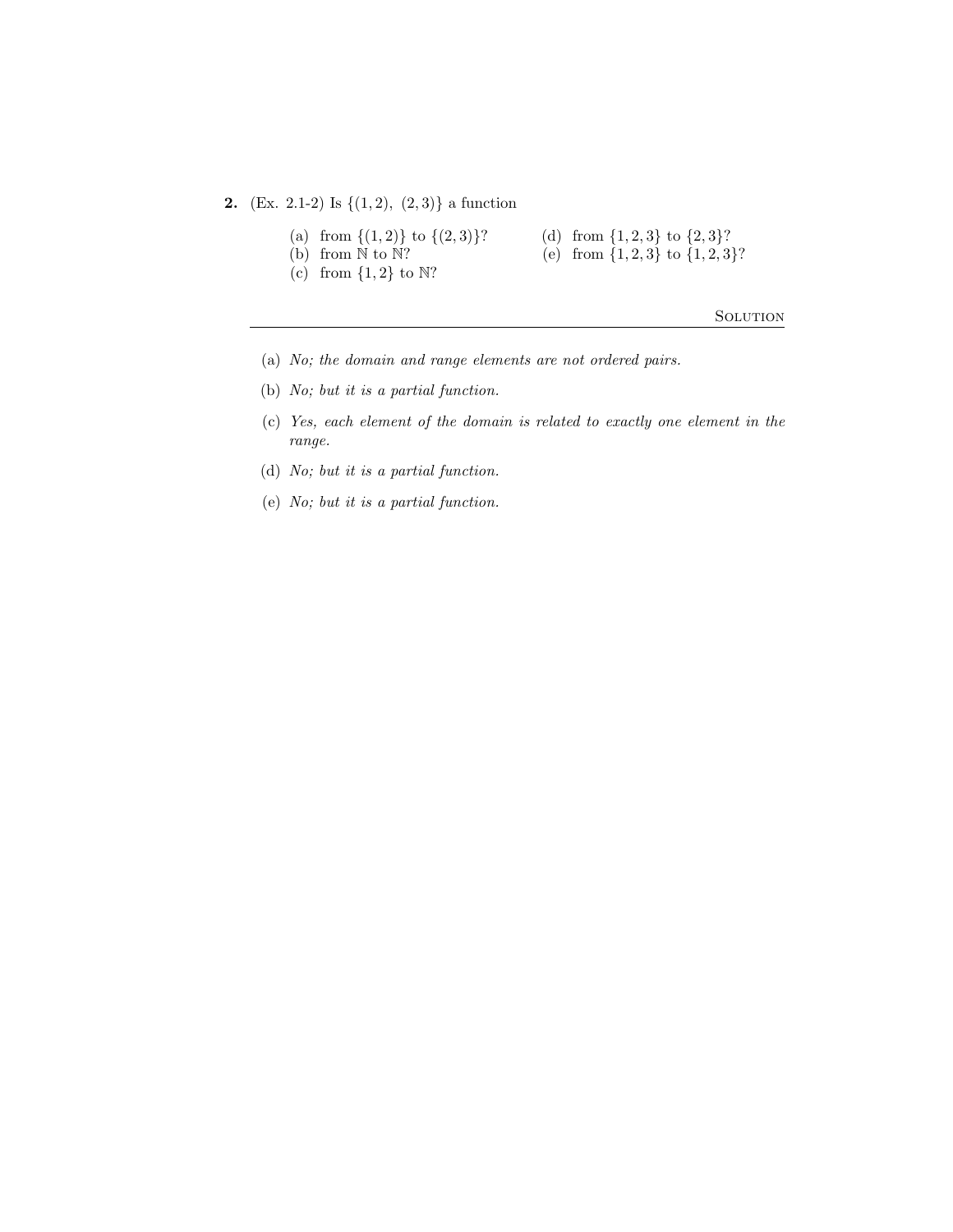**3.** (Ex. 2.1-3) Let  $A = \{1, 2\}$  and  $B = \{2, 3, 4\}$ .

- (a) List a relation that is an injective function from  $A$  to  $B$ .
- (b) List a relation that is a surjective function from  $B$  to  $A$ .
- (c) List two bijections from  $B$  to  $B$ .

- (a)  $\{(1, 2), (2, 3)\}$  is one example.
- (b)  $\{(2, 1), (3, 2), (4, 2)\}$  is one example.
- (c)  $\{(2, 2), (3, 3), (4, 4)\}$  and  $\{(2, 3), (3, 4), (4, 2)\}$  are two possibilities.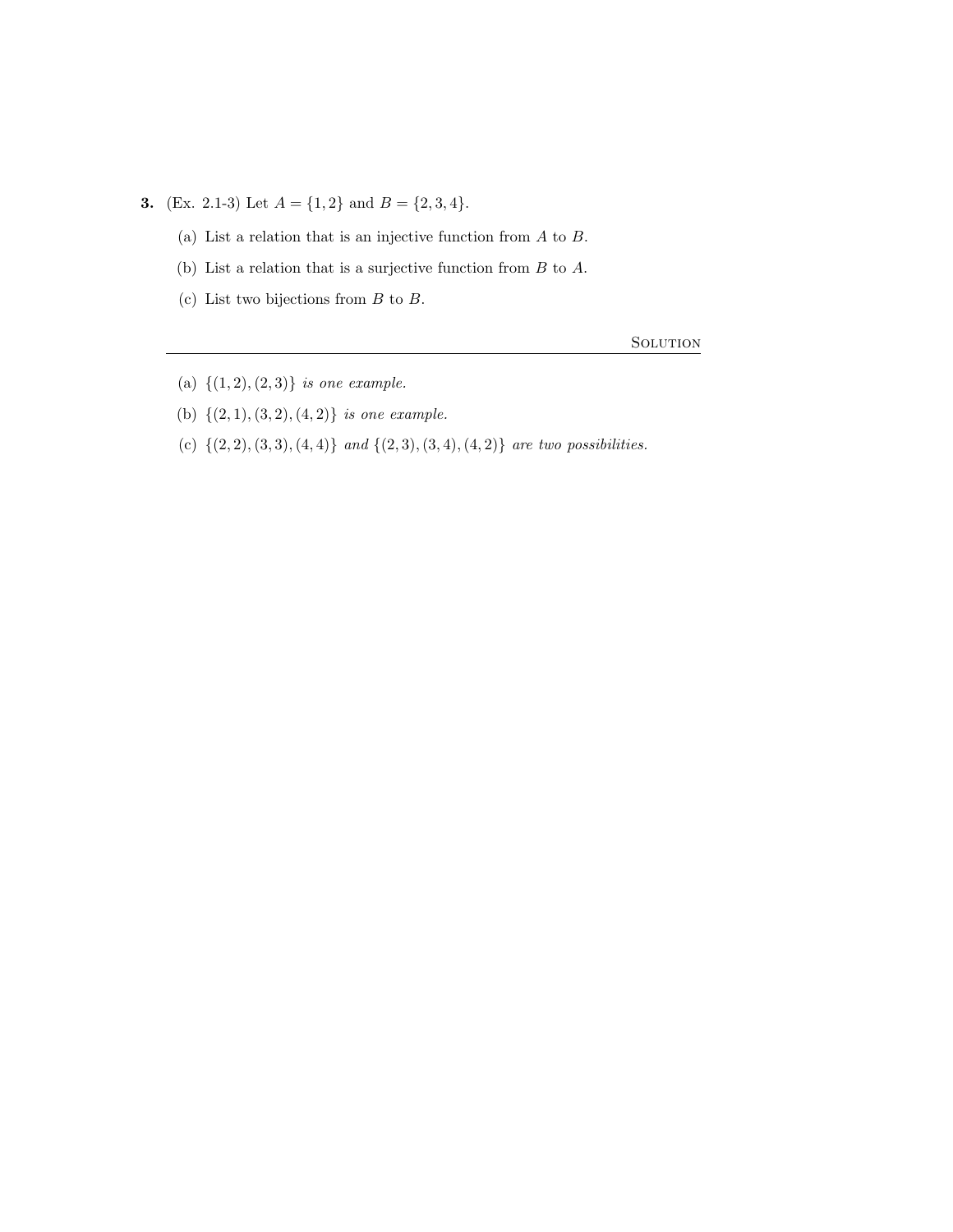4. (Ex. 2.1-8) Prove: If  $f: A \rightarrow B$  and  $g: B \rightarrow C$  are surjections ("onto functions"), then  $g \circ f$  is onto.

**SOLUTION** 

Comment. The proof narrative below describes the logic of the argument as it goes along and includes all the necessary steps and justifications. A more succinct argument would omit many of these details.

**PROOF:** By Definition 2.6,  $g \circ f : A \to C$  is surjective if for any element  $c \in C$ there exists an  $a \in A$  such that  $(g \circ f)(a) = g(f(a)) = c$ . Once  $c \in C$  has been choosen, we must find a. Let  $c \in C$ . Since g is assumed to be surjective, By Definition 2.6 there is some  $b \in B$  for which

$$
g(b) = c \tag{*}
$$

Since f is assumed to be surjective, there must be some  $a \in A$  for which  $f(a) = b$ . Hence, in equation  $(*)$  we can subsitute

$$
g(f(a)) = (g \circ f)(a) = c
$$

We have shown that for any  $c \in C$  an  $a \in A$  can be found for which  $(g \circ f)(a) = c$ . Thus,  $q \circ f$  is surjective by Definition 2.6.  $\Box$ 

A briefer narrative would be sufficient.

PROOF: Let  $c \in C$ . Since g is surjective, there is some  $b \in B$  for which  $g(b) = c$ . Since f is also surjective, there exists an  $a \in A$  for which  $f(a) = b$ . Thus,  $(q \circ f)(a) = q(f(a)) = q(b) = c$ . The choice of c was arbitary; hence,  $g \circ f$  is surjective by Definition 2.6.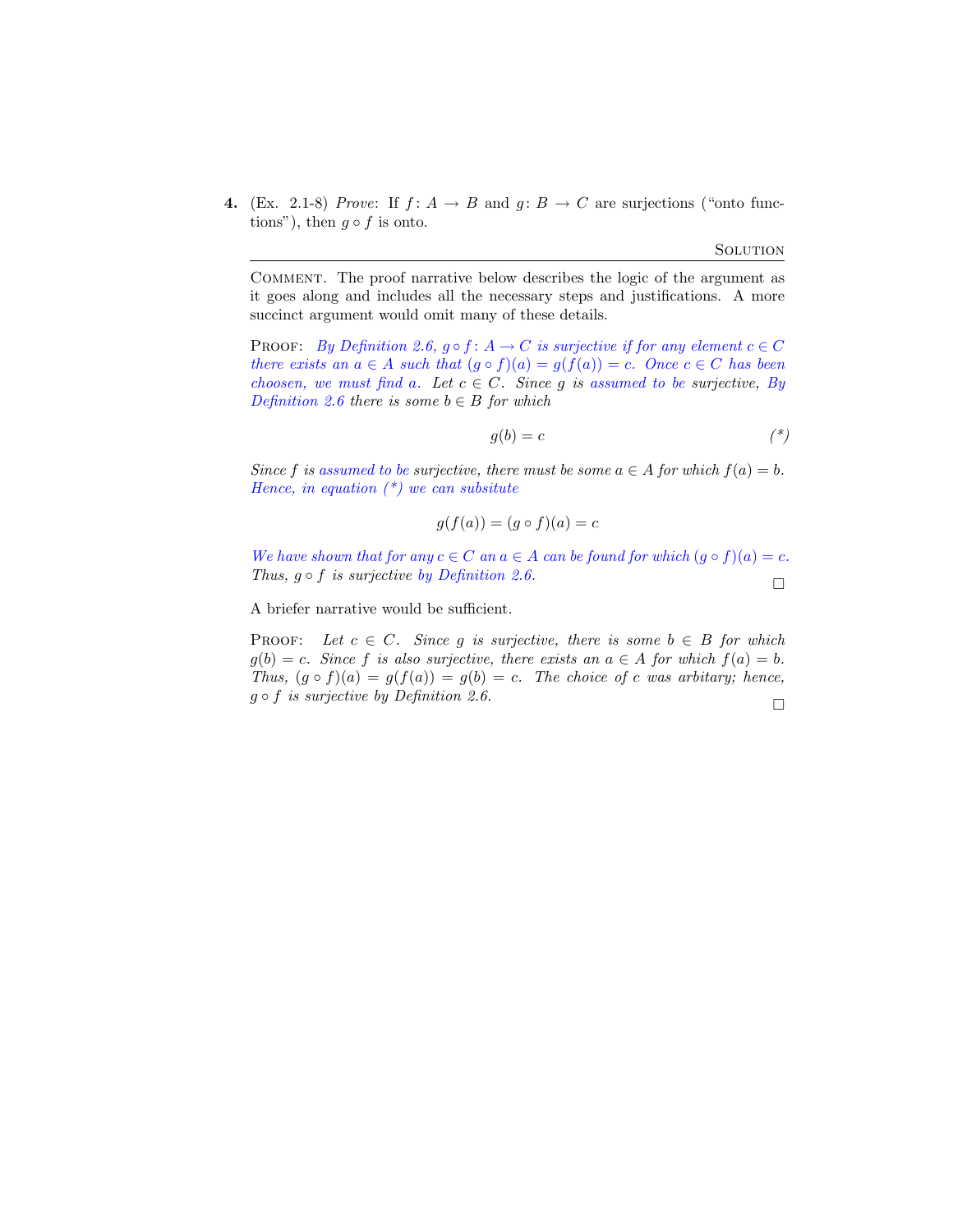5. (Ex. 2.1-8) If  $f: X \to Y$  is a surjection (onto) and  $g: Y \to Z$  is an injection (one-to-one). Is  $g \circ f$  always a surjection? Is it always an injection? If "yes" give a proof; and if "no" provide a counterexample.

**SOLUTION** 

The composition of a sujection  $f$ , and an injection  $g$ , is not necessarily a surjection nor is it necessarily an injection. In the counterexample below  $g \circ f$  is neither.